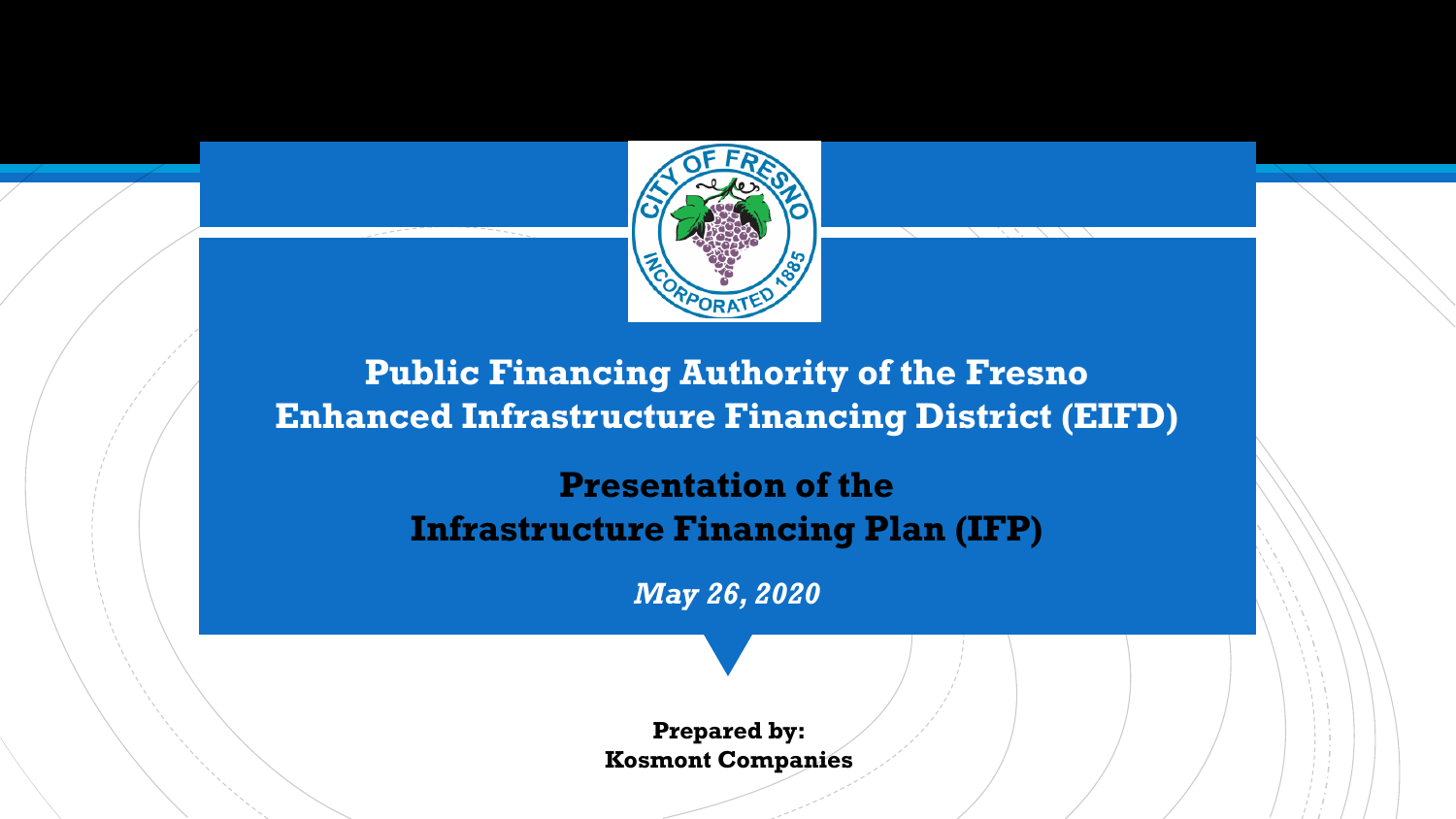## **Outline**

- I. Overview and Background
- II. Infrastructure Financing Plan (IFP) Contents
- III. Next Steps and Timing

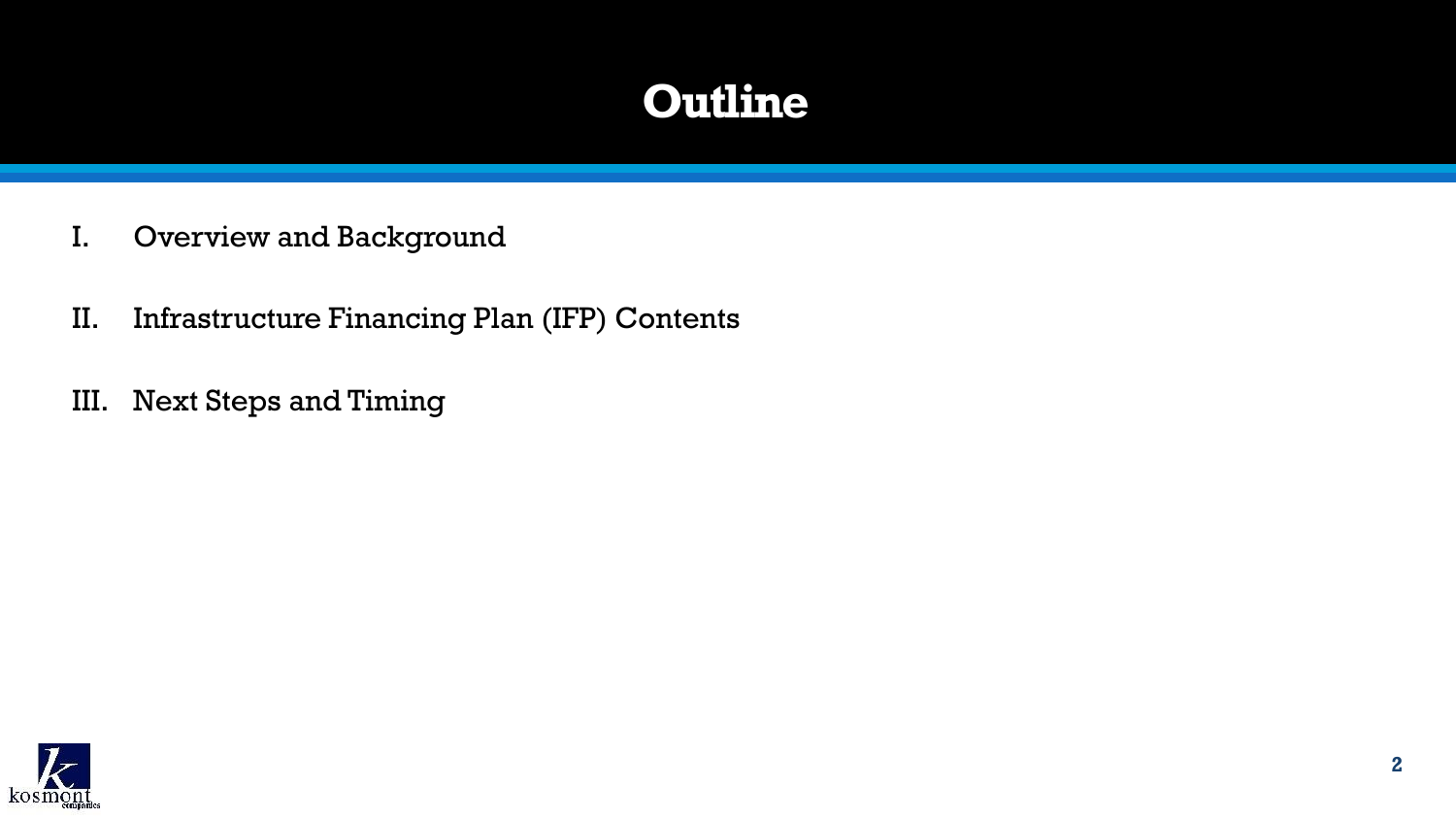## **Overview and Background**

- Fresno is well positioned for growth and private sector investment in multiple areas, particularly Downtown and the Blackstone Avenue Corridor; however, infrastructure deficiencies have hindered development
- City Council has initiated the process of establishing an Enhanced Infrastructure Financing District (EIFD), a type of tax increment financing (TIF) district that captures the value of future development to reinvest in community infrastructure
- The EIFD is governed by an entity called the Public Financing Authority (PFA) according to a document called an Infrastructure Financing Plan (IFP) – PFA oversees revisions to IFP, eventual debt issuances, etc.
- Goal of today's hearing is to present the draft IFP, answer questions, and consider public comments (no formal action to be taken)
- *Communicating in a Digital World* feedback prior to EIFD formation (if supported by the community); City Council must also approve the IFP • Next steps include three additional public hearings, 30 days apart, to hear and incorporate additional
- All EIFD documents available at<https://www.fresno.gov/EIFD>

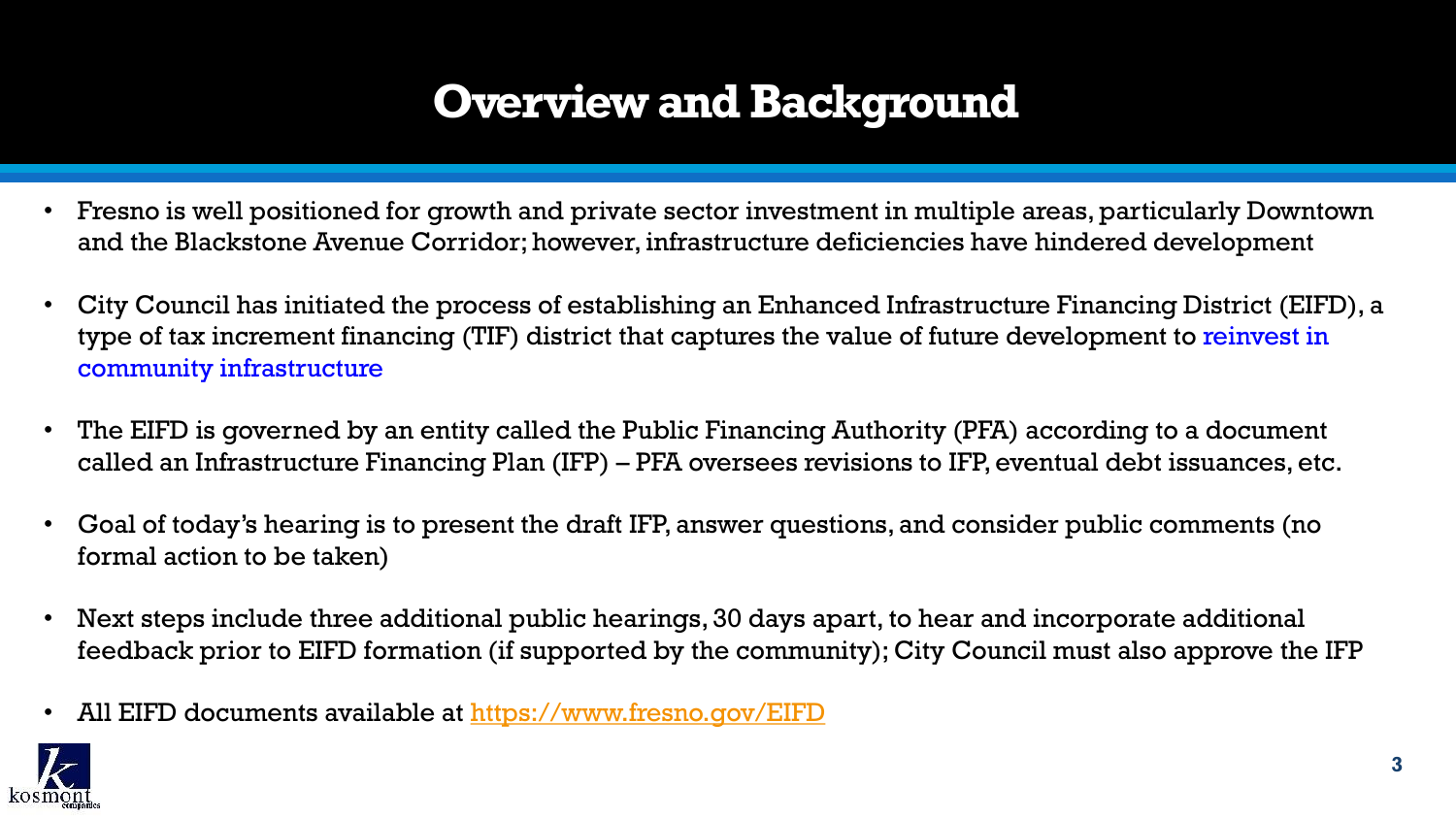#### **Review of Tax Increment Mechanics** *Not a New Tax*



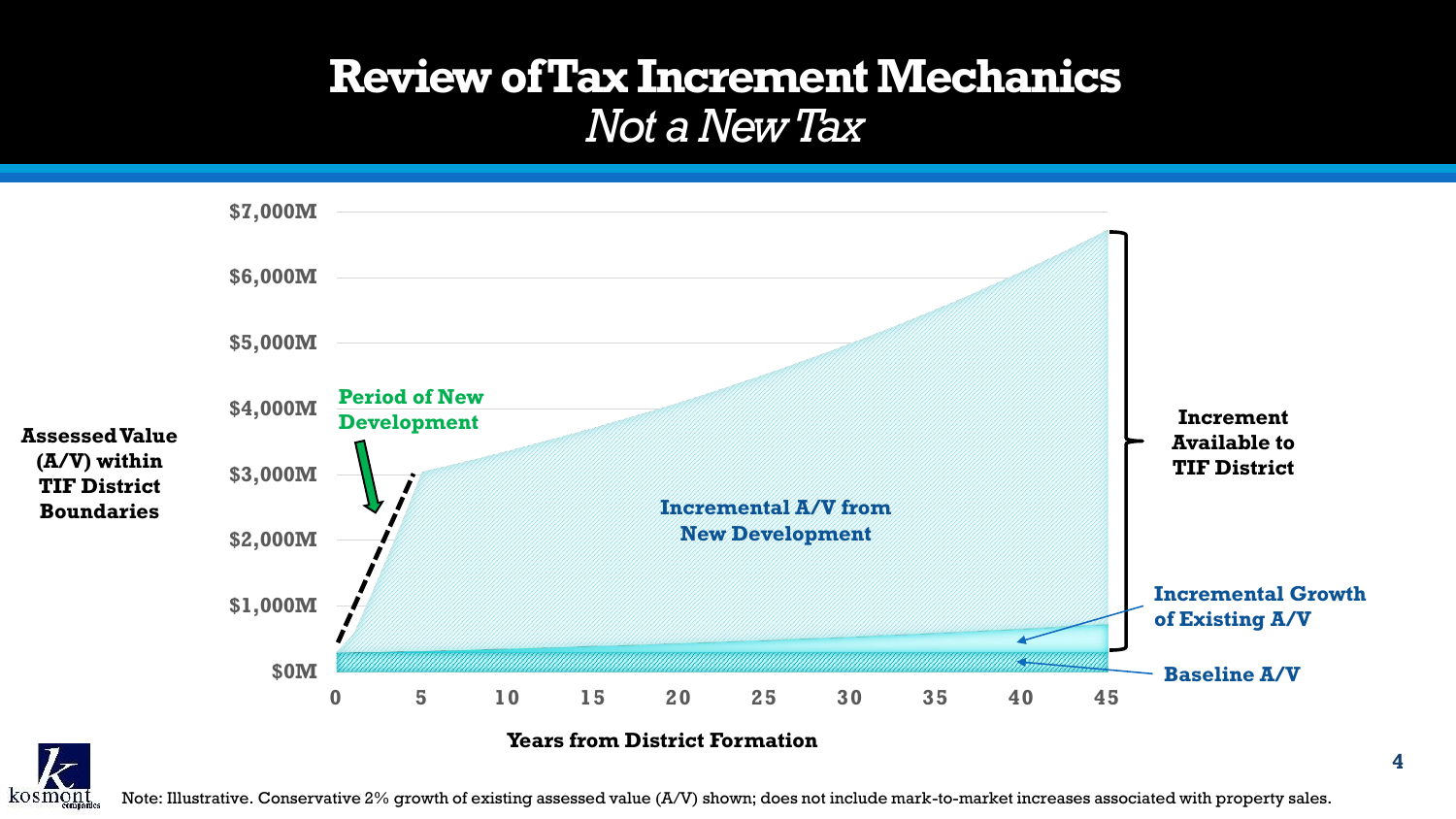## **Contents of the Infrastructure Financing Plan (IFP)**

- A. Description of the District
- B. Description of Proposed Facilities and Development
- C. Finding of Communitywide Significance
- D. Financing Section
- E. Goals of the District
- F. Appendices (e.g. Legal Description, Financial Analysis Detail, Smart Mobility Plan)

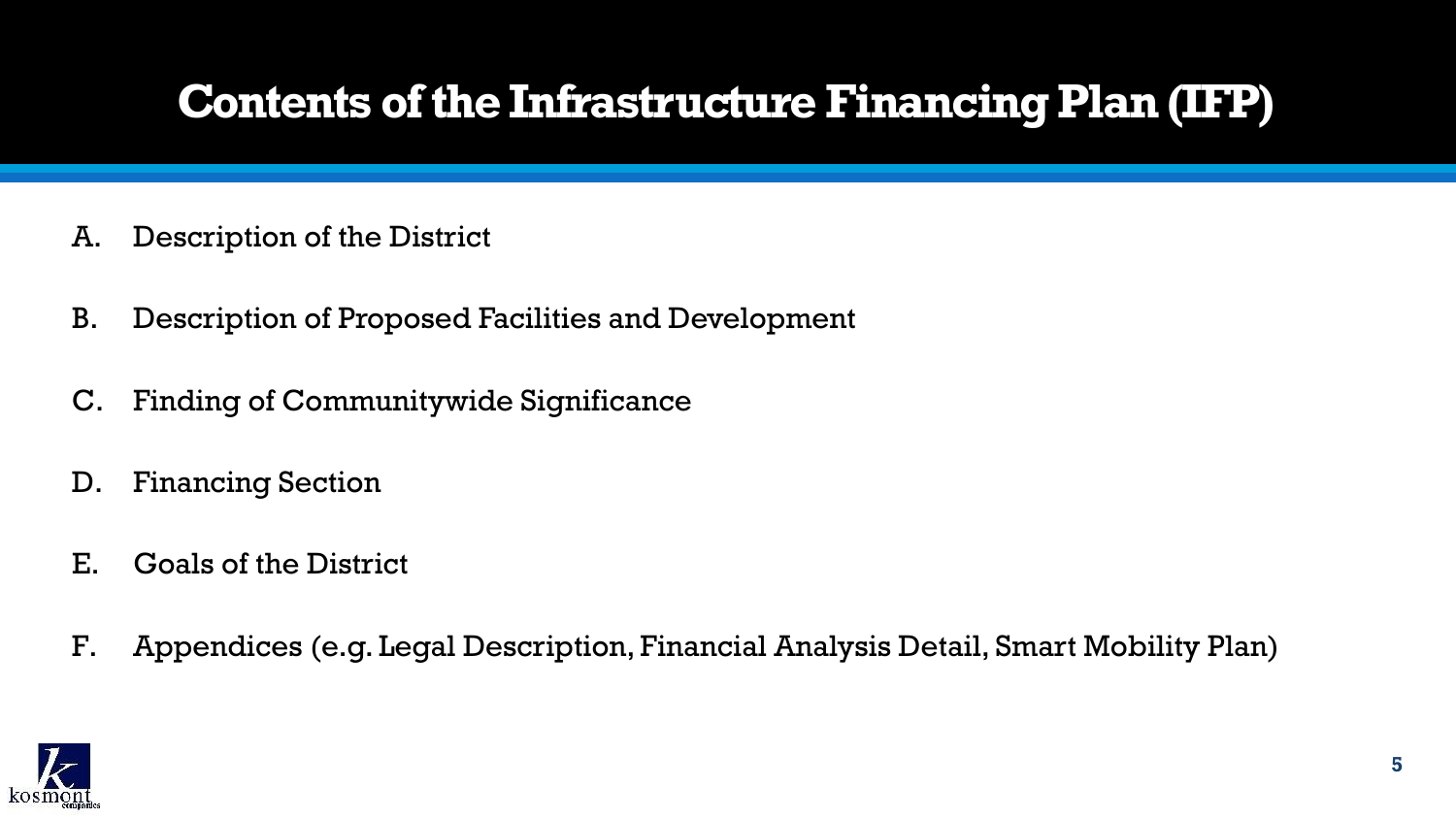### **Map of Draft EIFD Boundary**

![](_page_5_Figure_1.jpeg)

![](_page_5_Picture_2.jpeg)

Source: City of Fresno, Esri (2020)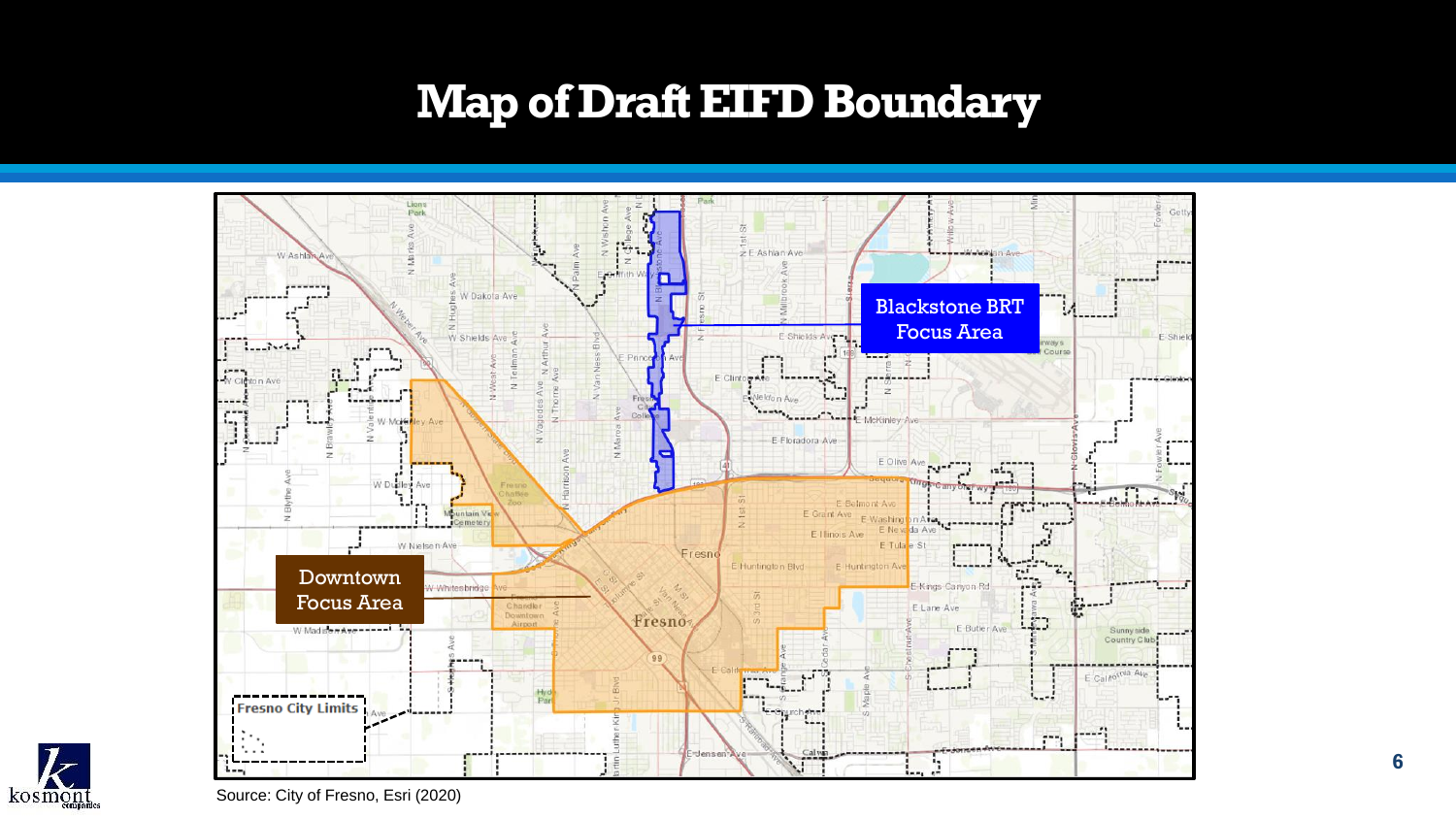## **District Background by the Numbers**

- Approx. 4,237 acres (approx. 5.8% of City total 73,400 acres)
- Approx. \$2.89 billion in existing assessed value (approx. 7.9% of City total \$36.6 billion)
- Approx. \$2.35 billion in new development value within General Plan Horizon by 2035-2040

![](_page_6_Picture_4.jpeg)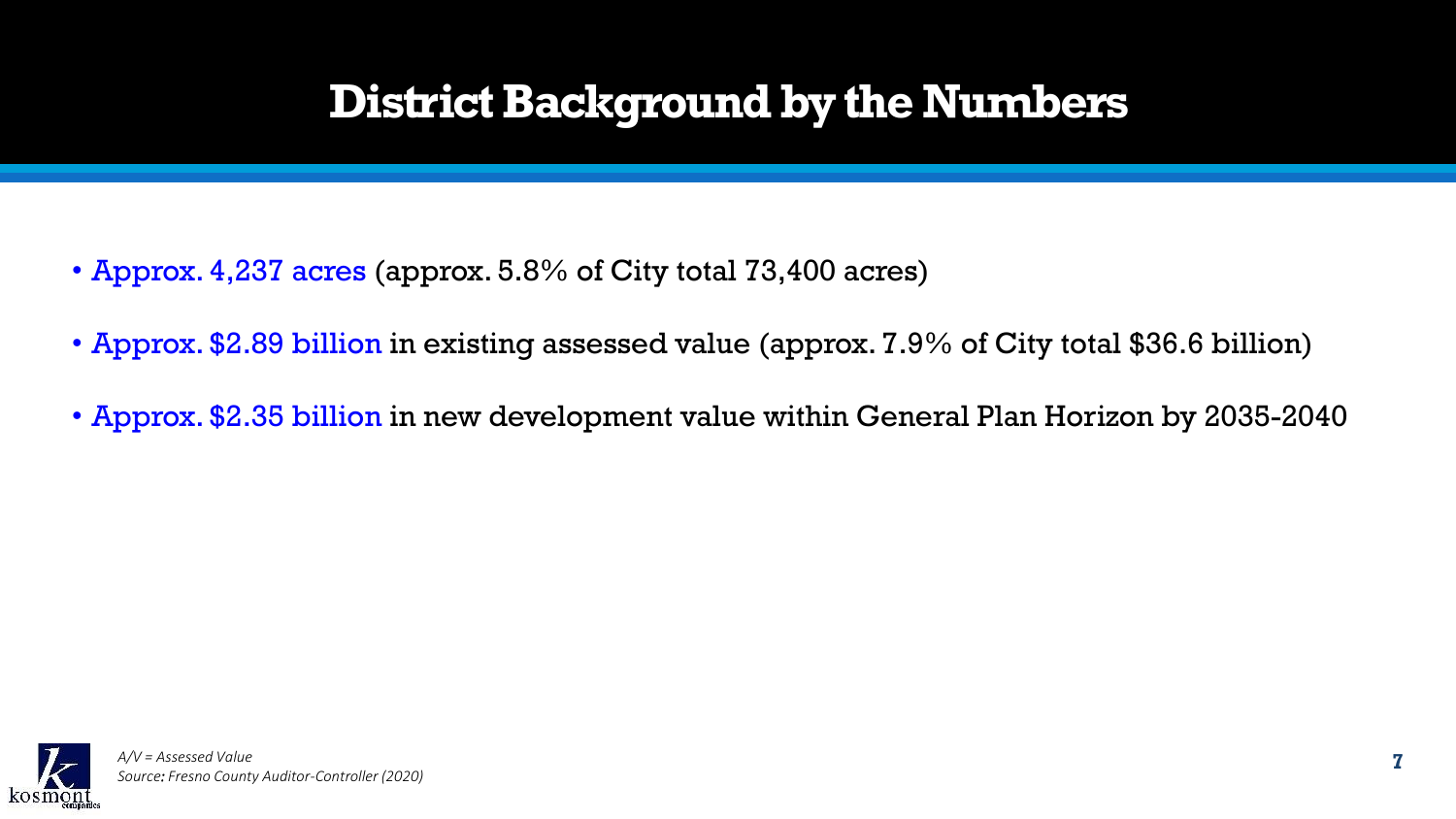#### **Future Development Assumptions** *Absorption Assumed over 15-20 Years*

| <b>Development Type</b> | $SF /$ Units | <b>AV Per SF / Unit</b> | <b>Estimated AV at</b><br><b>Buildout (2020\$)</b> |
|-------------------------|--------------|-------------------------|----------------------------------------------------|
| Rental Residential      | 8,856 units  | $$200,000$ per unit     | \$1,771,260,000                                    |
| For Sale Residential    | 1,200 units  | \$400,000 per unit      | \$480,000,000                                      |
| Commercial / Retail     | 200,000 SF   | \$200 PSF               | \$40,000,000                                       |
| Hotel                   | 350 rooms    | $$175,000$ per room     | \$61,250,000                                       |
| <b>Estimated Total</b>  |              |                         | \$2,352,510,000                                    |

![](_page_7_Picture_2.jpeg)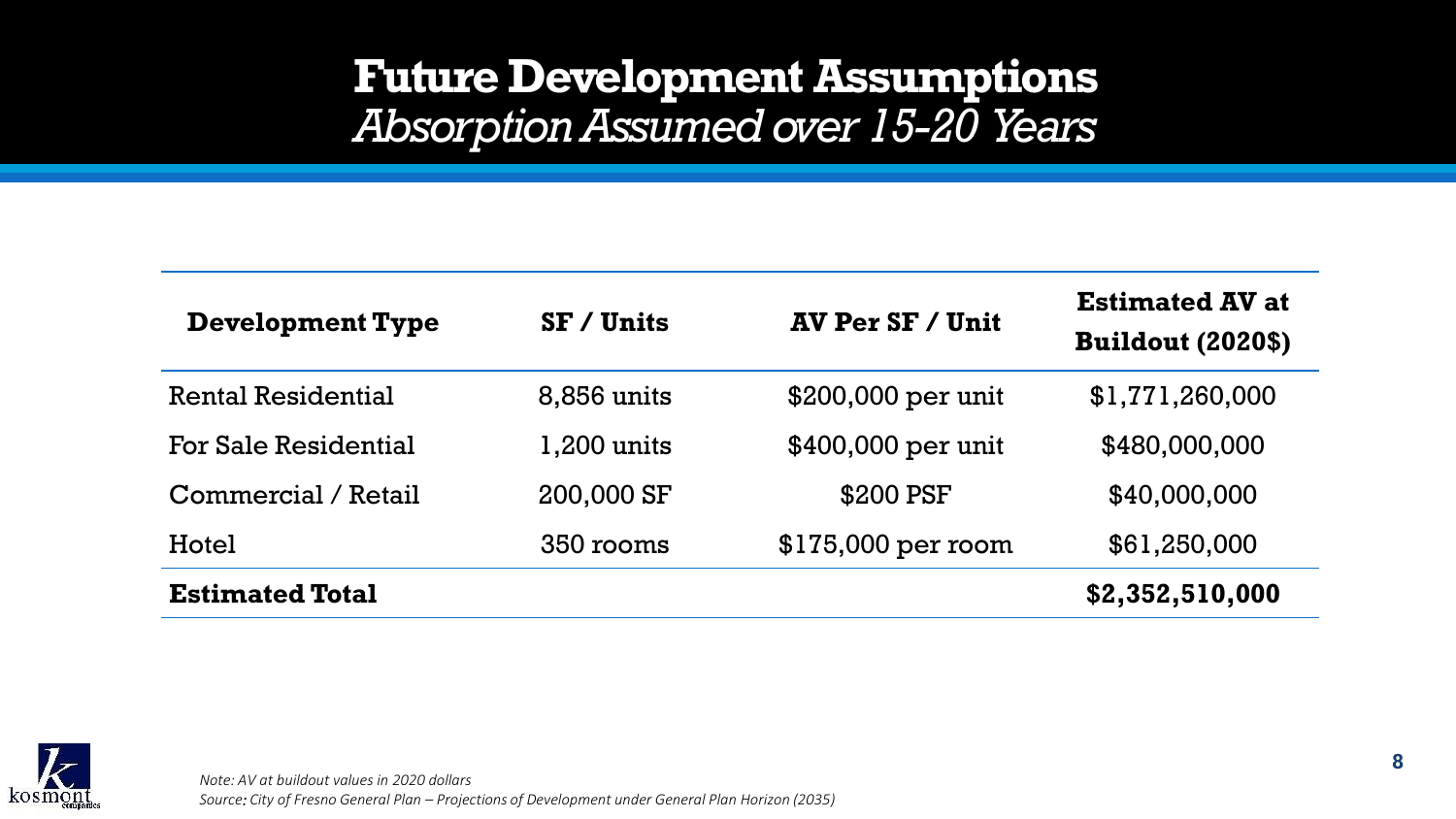## **Proposed Facilities**

| <b>Priority Infrastructure to be Funded</b>                                                                                                                                                  | <b>Estimated Costs (2020\$)</b> |  |
|----------------------------------------------------------------------------------------------------------------------------------------------------------------------------------------------|---------------------------------|--|
| <b>Smart Mobility Plan Improvements</b><br>(multi-modal safety and accessibility, roadway and<br>bus, streetscape and urban greening, lighting,<br>qateway and wayfinding)                   | \$58 million                    |  |
| Other eligible improvements consistent with Gov't<br>Code Sections 53398.52, 53398.56 and 53398.57<br>(e.g. water / sewer / utility enhancements, parks,<br>remediation, affordable housing) | \$42 million                    |  |
| <b>Estimated Total</b>                                                                                                                                                                       | \$100 million                   |  |

 $\boldsymbol{k}$ kosmont *Note: Order-of-magnitude cost estimates*

*Source: Southern Blackstone Avenue Smart Mobility Strategy, City General Plan, Downtown Neighborhoods Community Plan, Tower District Specific Plan, Fulton Corridor Specific Plan, and Fresno Chandler Downtown Airport Specific Plan*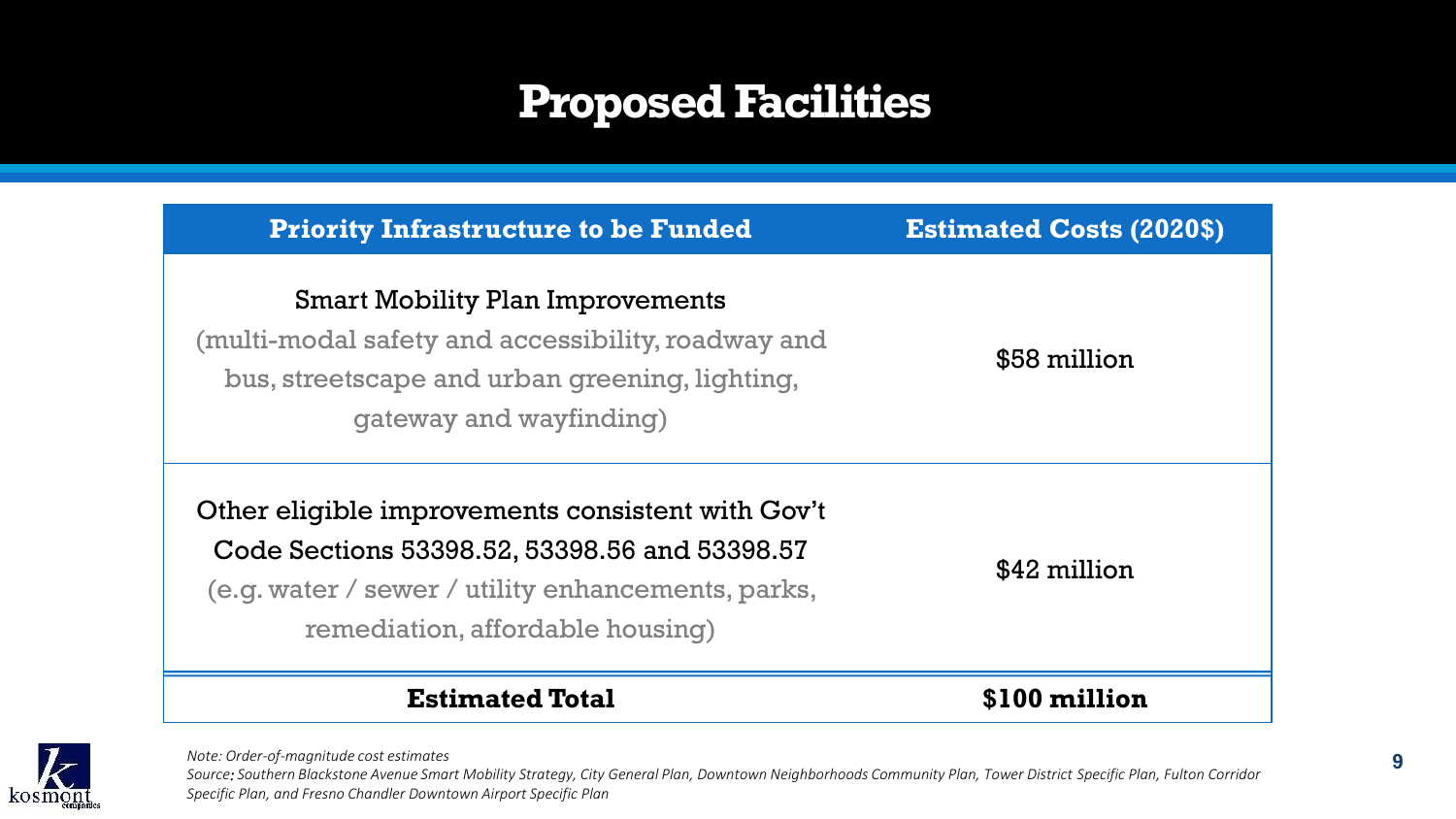### **Regional and Communitywide Significance**

- Fresno "Return on Investment":
	- $\triangleright$  Implement essential infrastructure and public improvements in a Disadvantaged Community (DAC) area
	- Social impacts: Quality of life improvement, environmental sustainability
	- $\triangleright$  Housing: 10,000+ housing units at various income levels
	- Economic benefits: 22,310 direct / indirect / induced construction jobs, 1,225 direct / indirect / induced permanent jobs, \$3.6 billion in economic output from construction, \$211 million in annual ongoing economic output
	- $\triangleright$  \$17 million positive net fiscal impact to the City over 50 years (on a present-value basis)

![](_page_9_Picture_7.jpeg)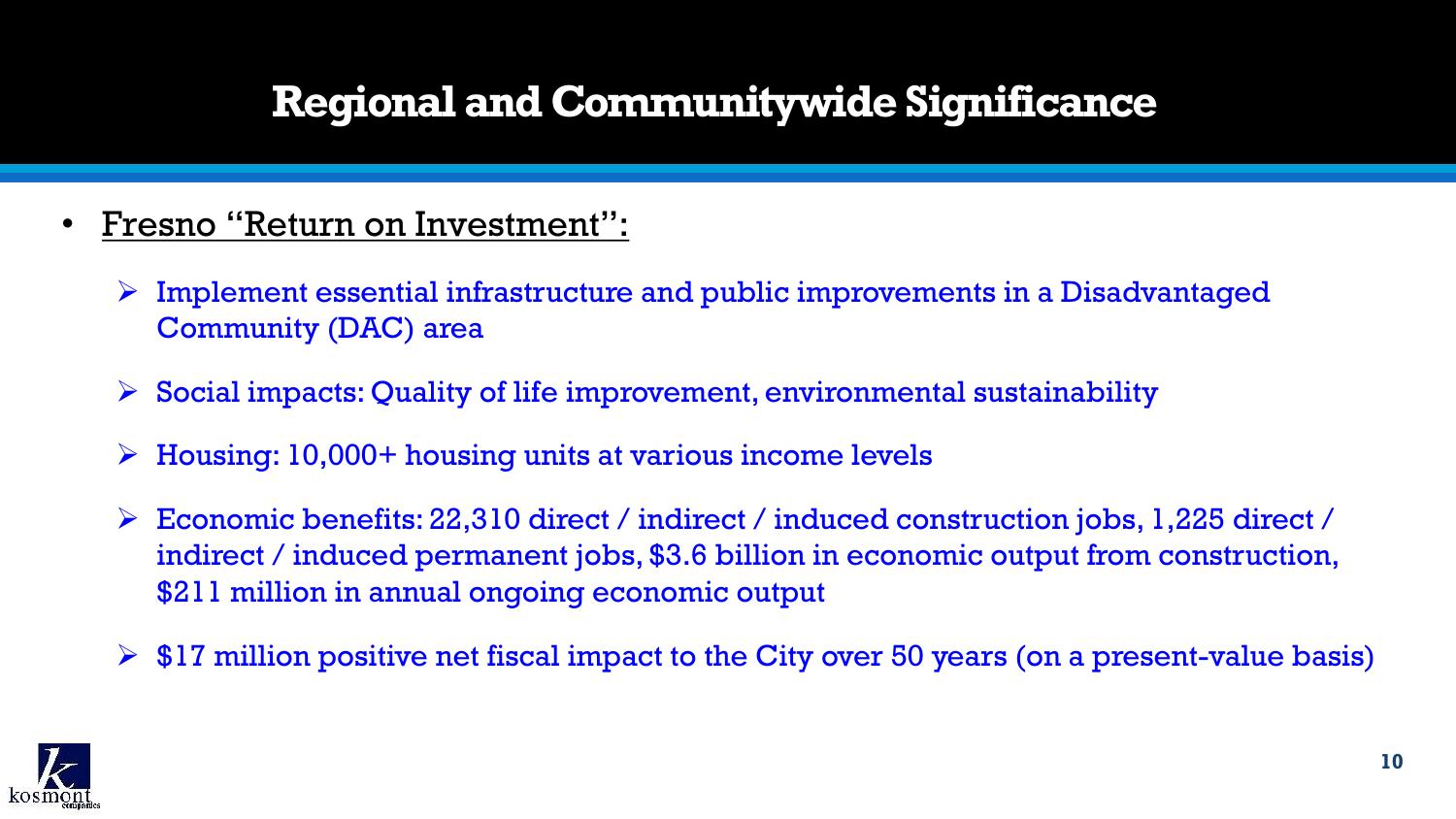## **Financing Section**

Financing Scenario –  $30\%$  of City increment (County not contributing at this time):

- City of Fresno contributes **~7.0 cents** of property tax increment (approx. 30% of average collections)
- City also contributes equivalent of **~3.6 cents** (approx. 30%) of its incremental property tax in lieu of MVLF
- County not contributing (at this time)
- $\checkmark$  Revenues available to TIF District:

|                | <b>City Base</b><br>Prop. Tax | <b>City VLF</b><br>Prop. Tax | <b>Total Annual</b><br>Revenue | <b>Cumulative</b><br>Revenue | <b>Bonding Capacity</b><br>(Net Proceeds)* |
|----------------|-------------------------------|------------------------------|--------------------------------|------------------------------|--------------------------------------------|
| Year 5         | \$849,000                     | \$438,000                    | \$1,288,000                    | \$3,656,000                  | \$12,203,000                               |
| Year 10        | \$1,842,000                   | \$951,000                    | \$2,792,000                    | \$14,414,000                 | \$27,239,000                               |
| Year 15        | \$2,981,000                   | \$1,539,000                  | \$4,520,000                    | \$33,434,000                 | \$44,498,000                               |
| <b>Year 20</b> | \$3,506,000                   | \$1,811,000                  | \$5,317,000                    | \$58,393,000                 | \$52,462,000                               |
| <b>Year 50</b> | \$8,030,000                   | \$4,147,000                  | \$12,177,000                   | \$314,113,000                |                                            |

![](_page_10_Picture_7.jpeg)

\*Assuming \$25,000 admin charge; 125% debt service coverage; 6.0% interest rate; all issuances assumed to be 30 year terms (overlapping); level debt service; proceeds net of 2% underwriter's discount, estimated reserve fund (maximum annual debt service); costs of issuance estimated at \$350,000. Bonds shown in total / cumulative format, e.g. debt issued in Year 10 assumes no debt issued in Year 5. \$2020.

Source: Kosmont Transactions Services (KTS); registered Municipal Advisor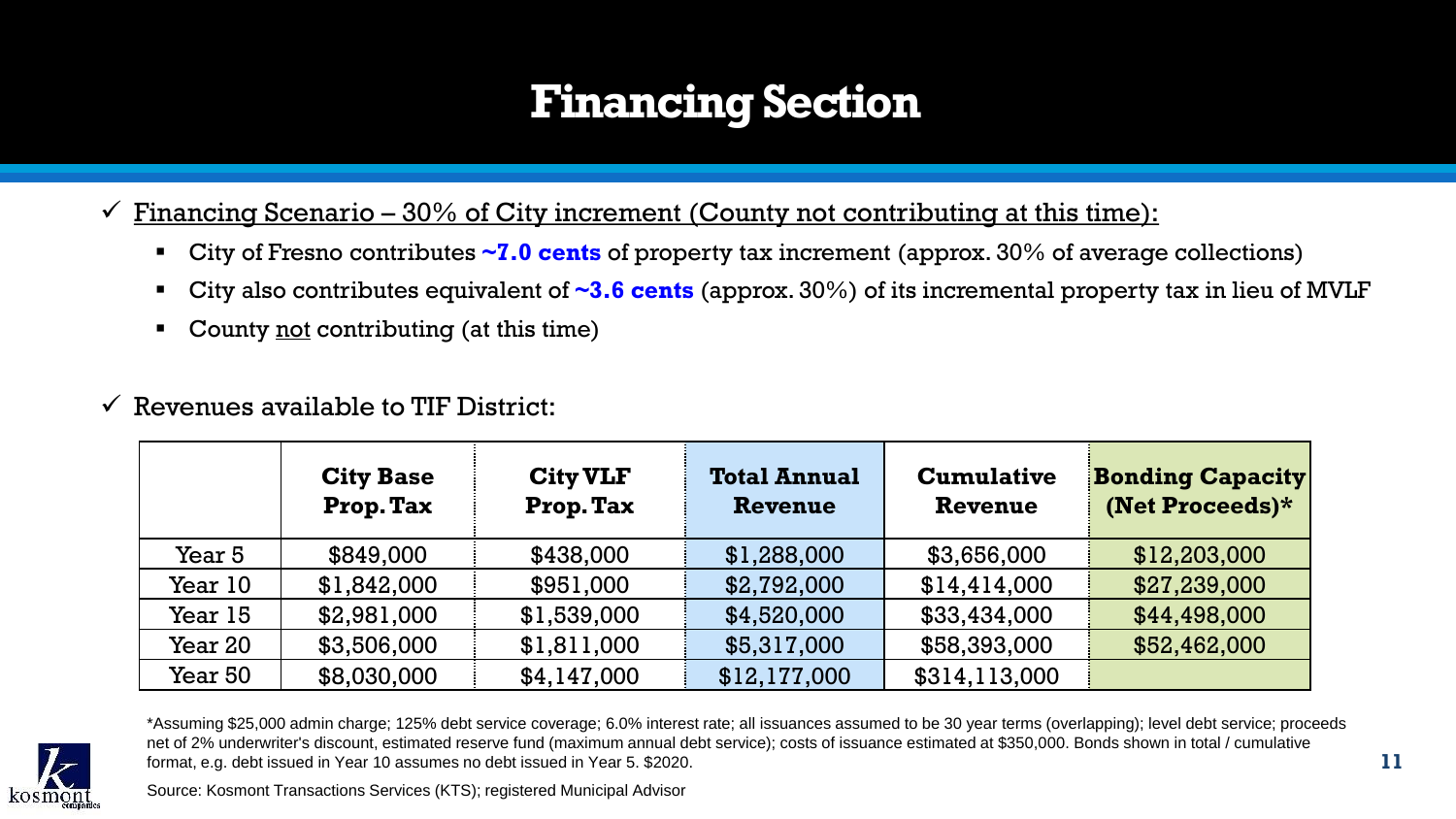## **Utilizing the EIFD to Attract Complementary Fundng**

- Intention is to seek EIFD partnership with the County of Fresno at a future date
- EIFD will additionally be leveraged to seek grant funding and additional complementary funding

#### **Federal & State Sources**

- *Federal EDA / DOT / EPA funding*
- *State grant & loan programs (ATP, AHSC, IIG, TCC)*
- *Prop 1 bond funds / Prop 68*
- *SB 1 Road funds*
- *SB 2 Transfer Tax funds*

![](_page_11_Picture_9.jpeg)

#### **Other Potential Funding Sources**

- *Development Agreement / impact fee contributions*
- *Benefit assessments (e.g. contribution from CFD)*
- *Private investment via Federal Opportunity Zone designation*

![](_page_11_Picture_14.jpeg)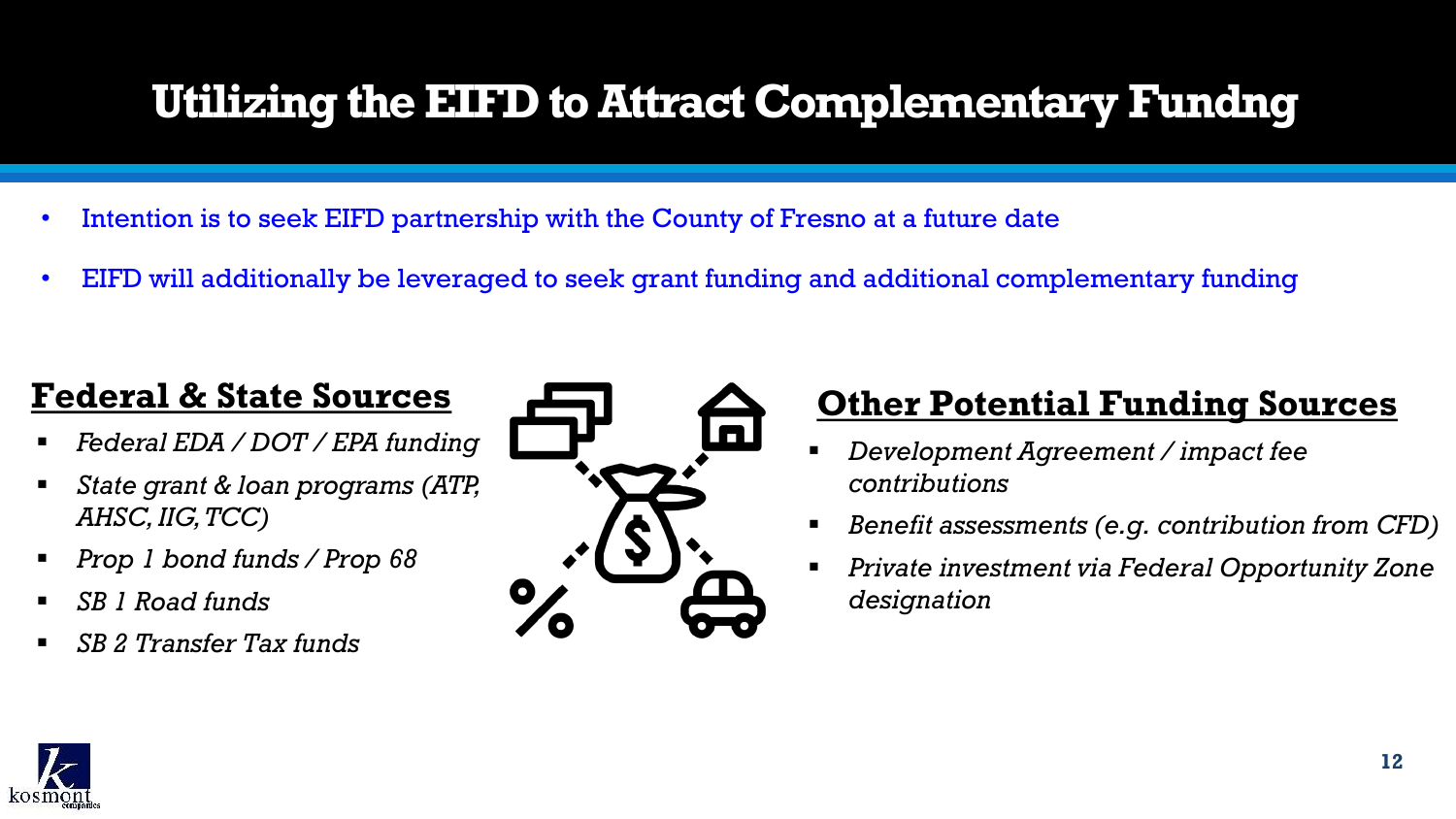# **Next Steps and Timing**

- Today: Answer questions, consider public comments on draft IFP (no formal action to be taken)
- Revise IFP accordingly
- Three additional PFA public hearings to hear and incorporate additional feedback:
	- June 25, 2020  $\omega$  10am
	- July 27, 2020 (to be confirmed)
	- August 26, 2020 (to be confirmed)
- City Council consideration of IFP (August 10, 2020 to be confirmed)
- Finalize district formation, continue to pursue complementary funding sources (e.g. grants), promote development opportunity sites to Opportunity Zone and other private sector partners
- All EIFD documents available at <https://www.fresno.gov/EIFD>

![](_page_12_Picture_10.jpeg)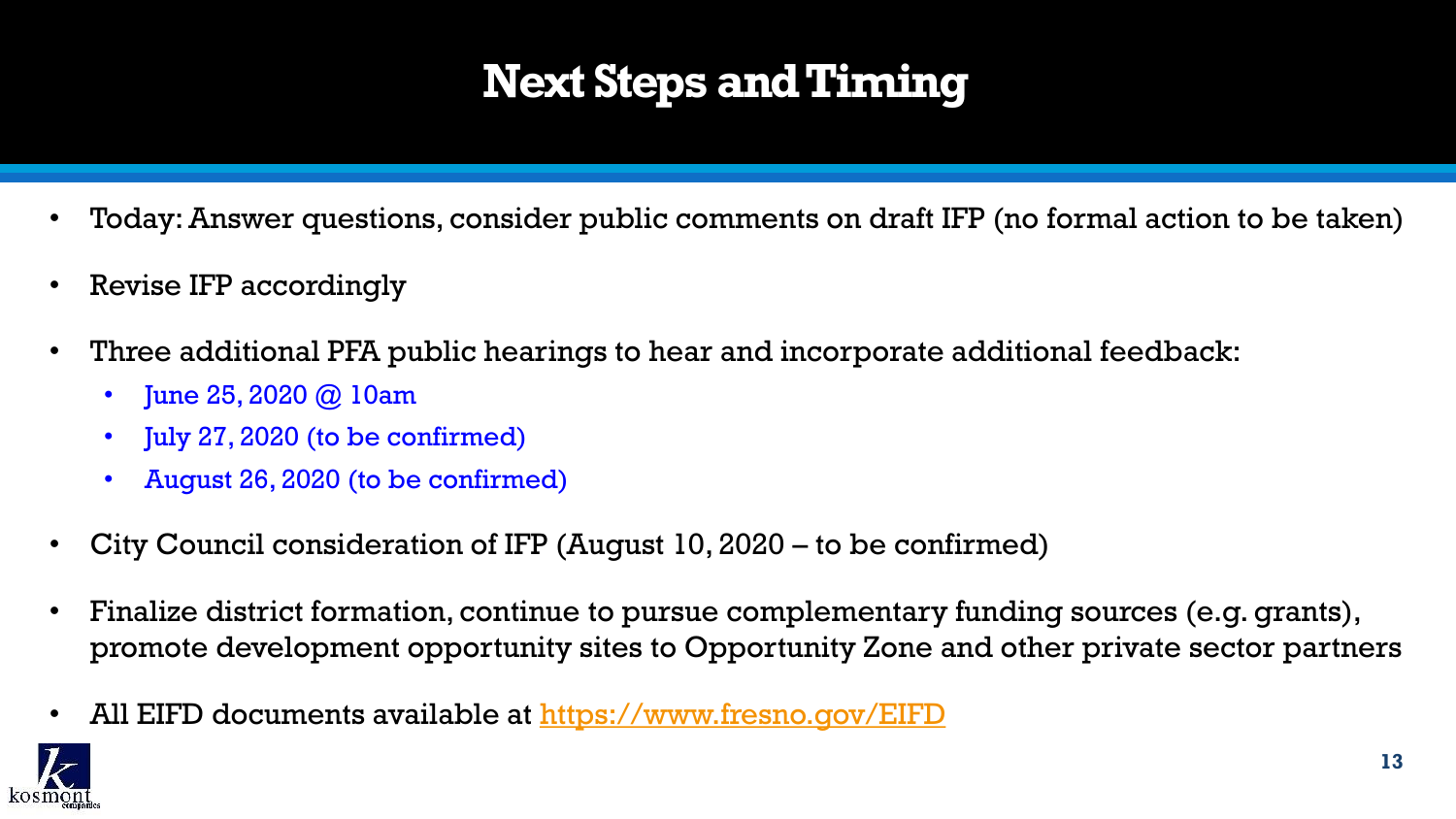#### THANK YOU

Questions?

![](_page_13_Picture_2.jpeg)

**Kosmont Companies** 1601 N. Sepulveda Blvd. #382 Manhattan Beach, CA 90266 Ph: (424) 297-1070 | Fax: (424) 286-4632

**www.kosmont.com**